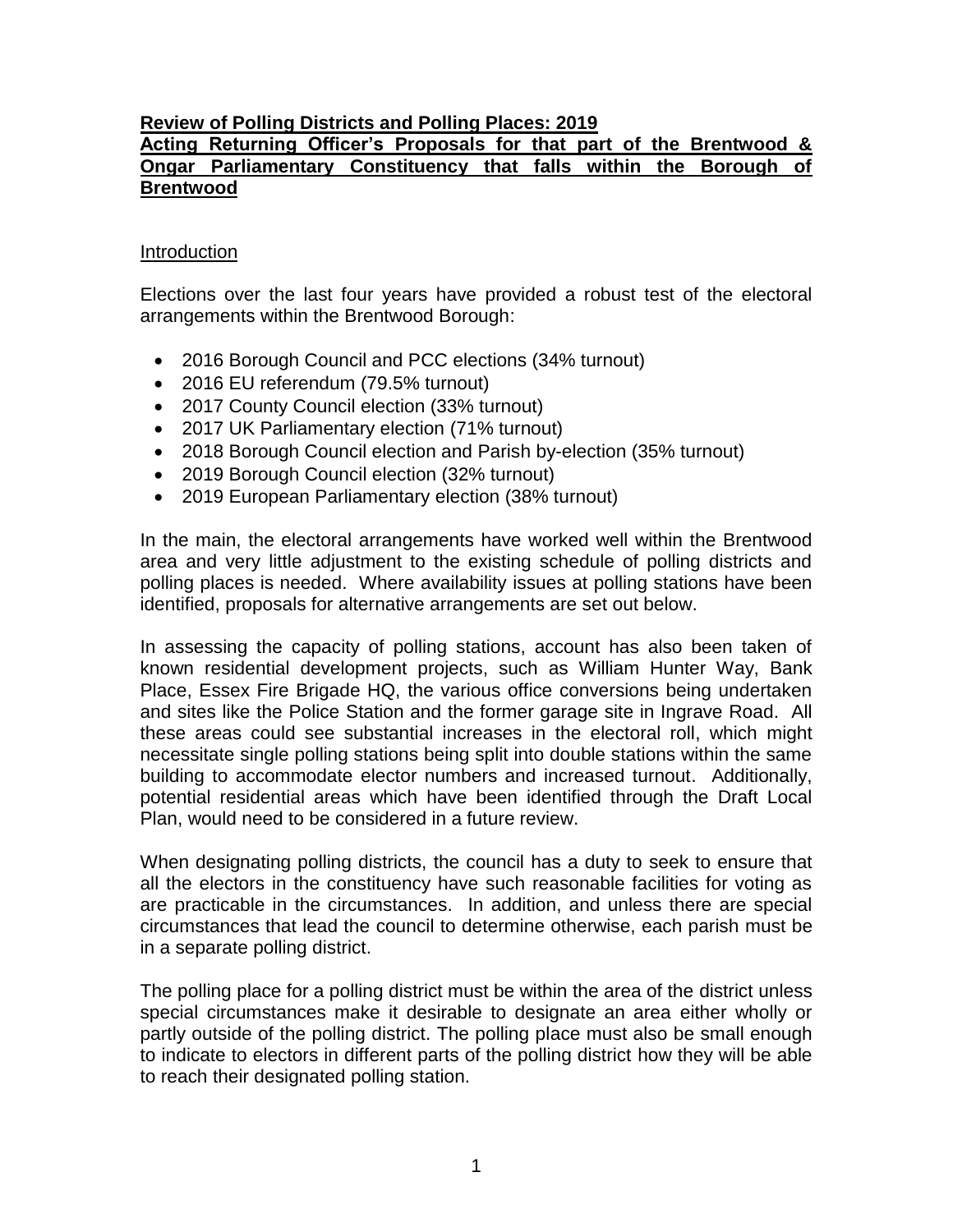It is the statutory responsibility of the Returning Officer for the particular election to provide a sufficient number of polling stations and allot the electors to those polling stations in such manner as he or she thinks the most convenient.

Proposals under the 2019 review

The proposals relate to three wards:

Brentwood South Pilgrims Hatch Tipps Cross

# Proposals in respect of Brentwood South Ward

This ward is currently divided into four polling districts:

BA – Hogarth BB – Rose Valley BC – Three Arches BD – Thrift Park

Due to property development at the junction of Knights Way and Cherry Avenue, the situation has arisen where one floor of the building is addressed in each road. Normally addresses in Knights Way would be included in the Thrift Park (BD) polling district but the properties currently lie within the boundary of the Three Arches (BC) polling district.

As there is a natural break in the housing between numbers 53 and 55 Cherry Avenue, it is suggested that the boundary between polling districts BC and BD should be amended so that the following properties are included in the Thrift Park (BD) polling district:

55, 57 and 59 Cherry Avenue 40a Knights Way

This would mean that the electors would vote at St Stephen's Church instead of the Three Arch Bridge Community Hall in Maple Close.

No other amendments are proposed for the Brentwood South Ward.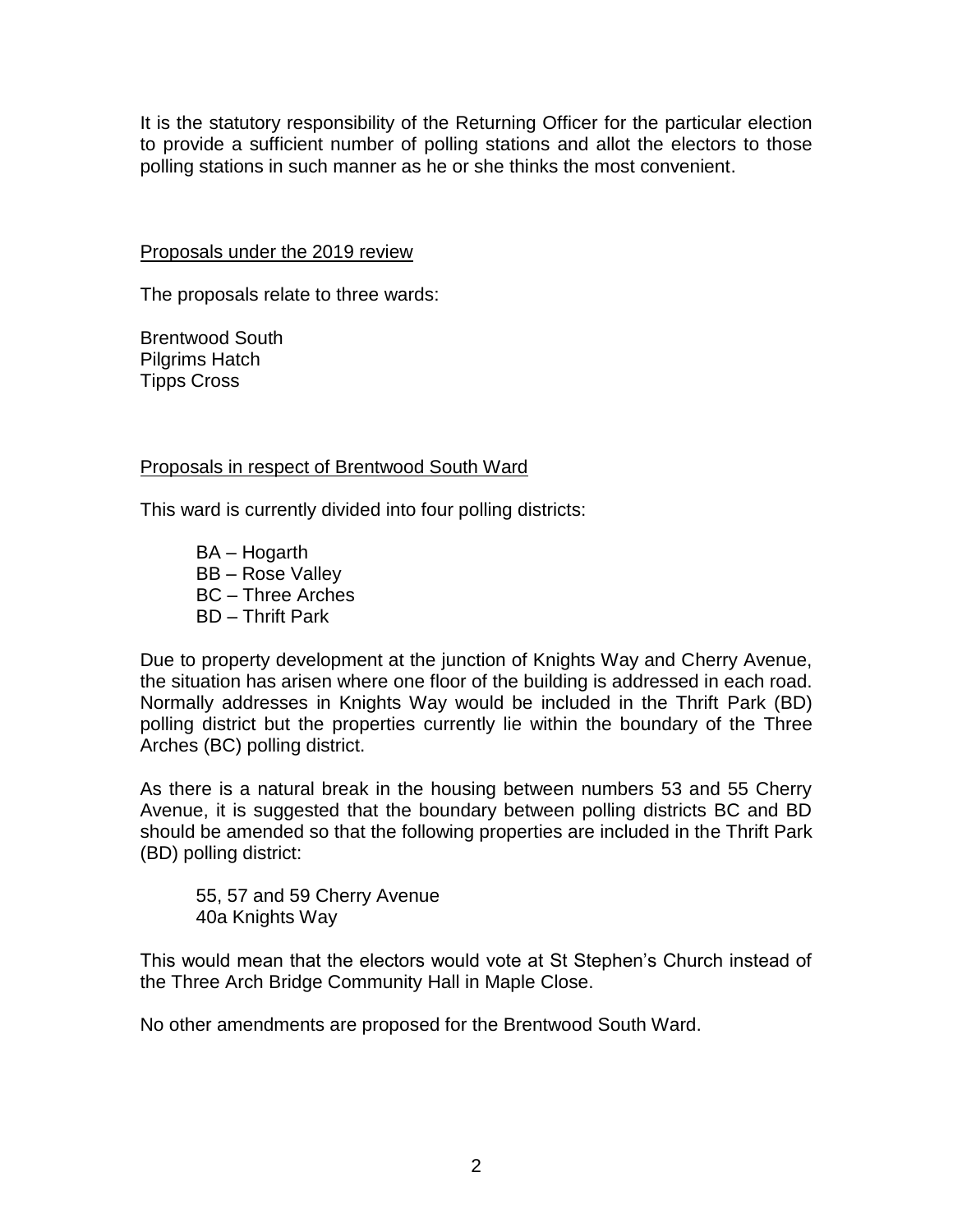# Proposals in respect of Pilgrims Hatch Ward

This ward is currently divided into two polling districts:

LA – Bishops Hall Park LB – Larchwood Gardens

Concerns have been raised about the availability and suitability of the polling station in the Larchwood Gardens (LB) polling district. There are currently 3,176 electors on this particular register, drawn from the western part of the Pilgrims Hatch Ward.

At present, the electorate within this polling district votes at Larchwood Primary School. Although the main hall has previously been used to accommodate the double station, the facilities made available in recent years have consisted of two rooms to the side of the school, accessed externally. One room is normally used by the school for cookery and contains equipment which cannot be moved. The other room has games equipment, such as table football, which is difficult to relocate. Additionally, there is no longer a facility to store polling booths on site and so special arrangements have to be made to deliver booths on the day of the poll before 6.30am and to collect them after 10pm. The practical issues are making it increasingly challenging to run the polling stations effectively and efficiently.

Whilst the use of these rooms has made it possible for the school to remain open on polling day, the arrangements are causing difficulty at the school and the Head Teacher would prefer that an alternative venue be found.

No suitable alternative buildings within the polling district have been identified which are able to accommodate an electorate of this size. Other options have therefore been explored. The best solution identified would be to relocate the polling stations to the Bishops Hall Park Community Centre. This building is within the Ward, being the polling station for the Bishops Hall Park (LA) polling district.

The building has two separate rooms, the larger of which could accommodate double polling stations for the LB polling district, with the smaller being used for the LA polling district (currently 1519 electors). It also has an adjacent car park, which would assist voters with mobility issues or coming from outlying parts of the polling district. This would be an improvement over the existing arrangements at Larchwood Primary School.

It is suggested that the best way to modify the electoral arrangements would be for the two existing polling districts to be retained. However, the polling place description for the Larchwood Gardens (LB) polling district would need to be amended as shown.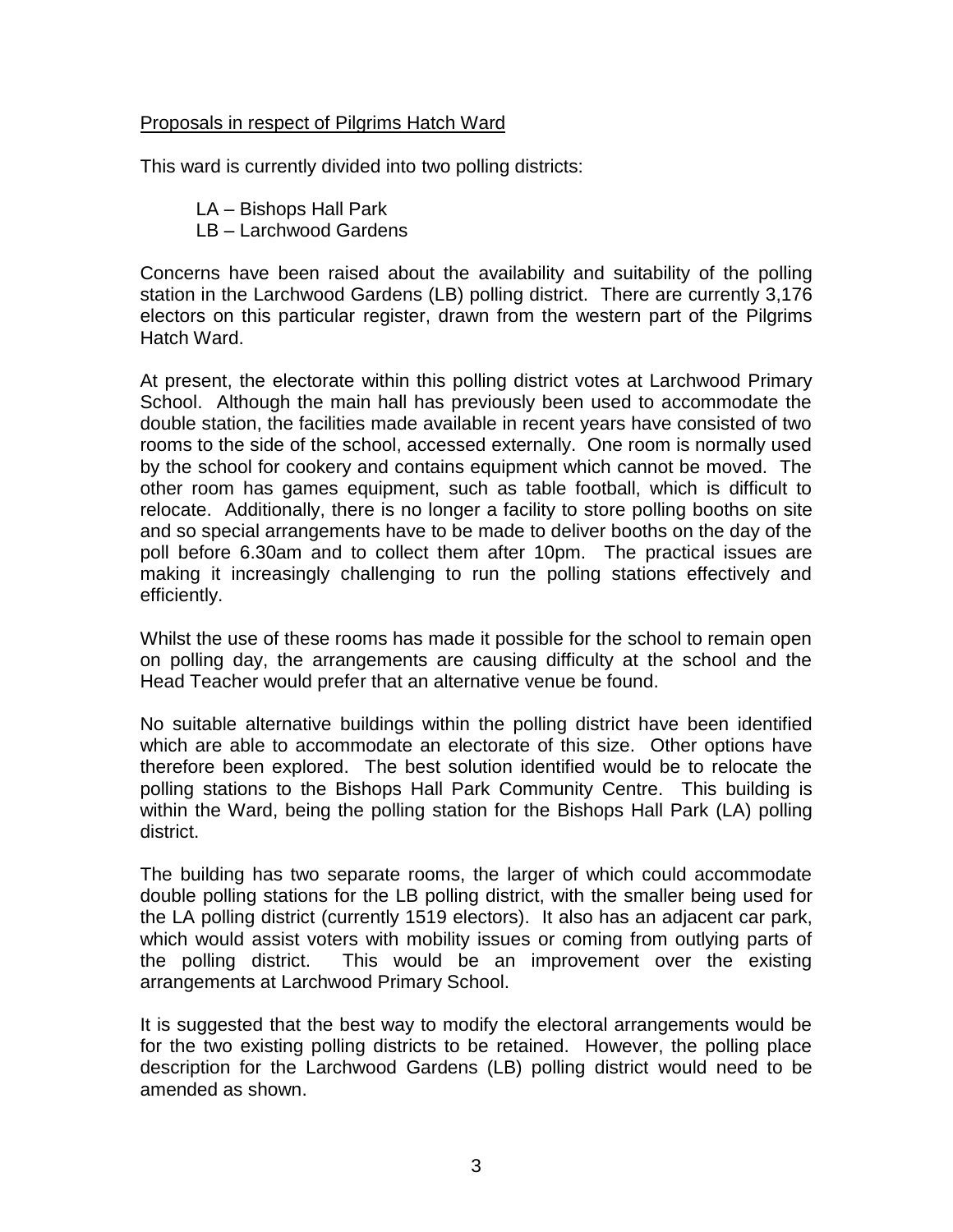**Existing description:**

**The area within ¼ mile radius of the junction of Larchwood Gardens and Ongar Road, Pilgrims Hatch**

## **Proposed description:**

**The area within ½ mile radius of the junction of Gloucester Road and Balmoral Road**

No other amendments are proposed for the Pilgrims Hatch Ward.

## Proposals in respect of Tipps Cross Ward

This ward is currently divided into three polling districts:

PA – Blackmore PB – Stondon Massey PC – Hook End and Wyatts Green

It was noted in reviewing the polling place details that the description for the Stondon Massey (PB) polling district referenced a particular building and it is suggested that this should be updated in line with other descriptions for ease of future reference.

There would be no change to the polling station used in Stondon Massey.

# **Existing description: The area within 700 yards radius of Brooks Farm, Stondon Massey**

**Proposed description: The polling district**

No other amendments are proposed for the Tipps Cross Ward.

#### Shenfield Ward

Currently electors within the Shenfield Ward vote at Shenfield Library which accommodates a triple station. This has been operating successfully since 2013, with Thursday being the day on which the library is normally closed.